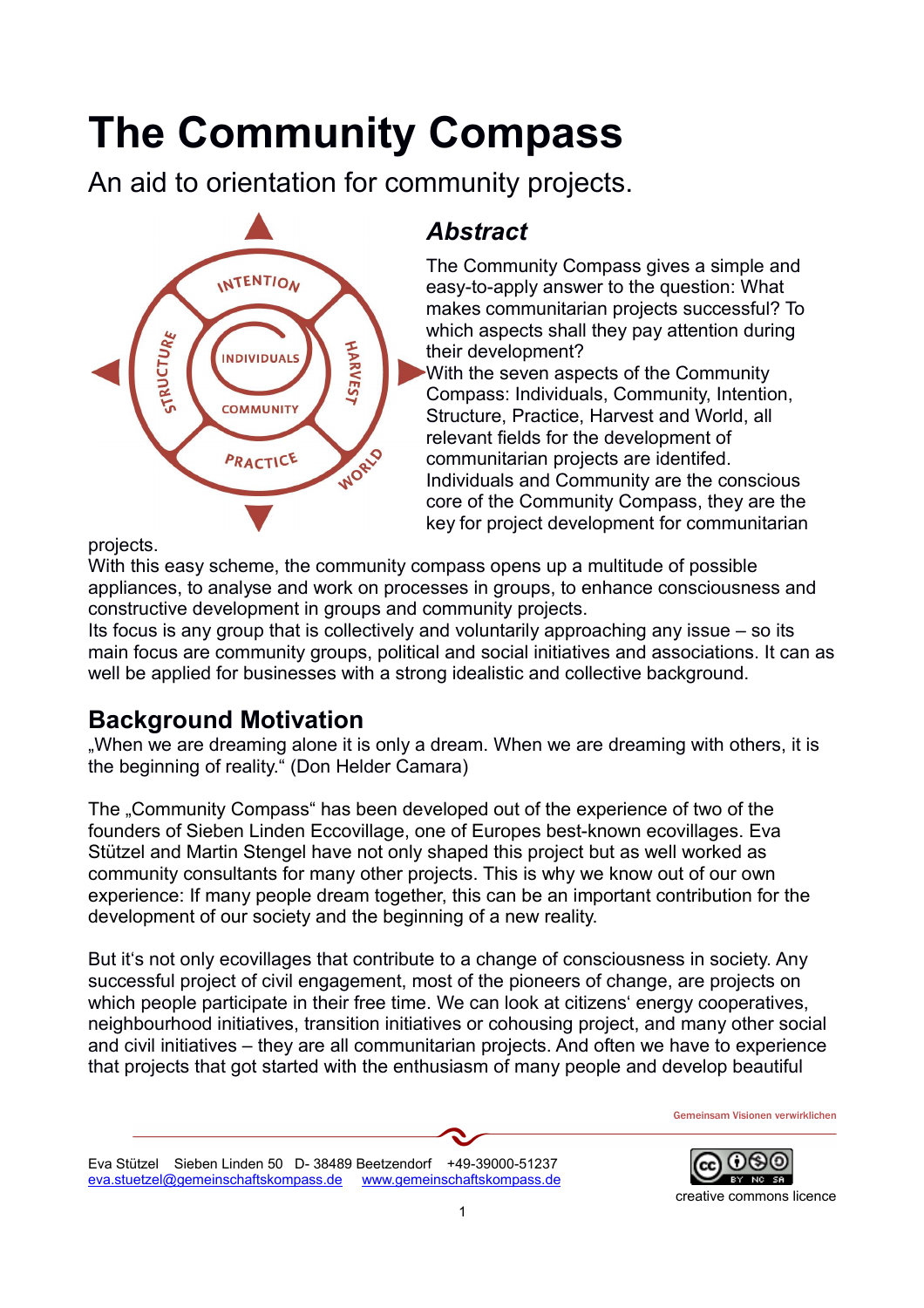ideas, without ever reaching to a focus and a stage of realisation – or they blossom shortly and then they vanish again, without any sustainable infuence on society. Nevertheless, some of them are long-lasting and have consequences as Margret Mead is framing it: "Never doubt that a small group of thoughtul, commited citizens can change the world; indeed, it's the only thing that ever has."

**What makes the difference?** When do communitarian projects succeed? When do they really contribute to the "great transformation" of our society? How can the development of these projects be a contribution for anyone personally and for the global change?

## *The Model*

The Community Compass is an aid for orientation for community projects. It shows the essence of the experience of many projects. It points out, which aspects are important for realising community projects in a sustainable and successful way. The Community Compass identifes seven aspects that are crucial for this. These seven aspects serve as a memory-aid and framework for analysing the project and for identifying and better understanding problems in the community development.

## *Seven Aspects*

The seven crucial aspects for community development are:

**Individuals, Community, Intention, Structure, Practice, Harvest and World.**

The main assumption is that successful community projects need attention, competence and conscious focusing on all these seven aspects. The duality of the these seven aspects. The duality of the Individuals in Community has a central position in  $\left(\begin{array}{c} \frac{1}{5} \\ \frac{1}{5} \\ \frac{1}{5} \\ \frac{1}{5} \\ \frac{1}{5} \\ \frac{1}{5} \\ \frac{1}{5} \\ \frac{1}{5} \\ \frac{1}{5} \\ \frac{1}{5} \\ \frac{1}{5} \\ \frac{1}{5} \\ \frac{1}{5} \\ \frac{1}{5} \\ \frac{1}{5} \\$ the model.

All aspects are important and influence each other, but weaknesses in the other aspects than Individuals and Community can be irrelevant for some projects or can be compensated by

the other aspects, whereas weaknesses in the

**COMMUNITY** WORLD PRACTICE

**INTENTION** 

fields of individuals and community will almost always weaken the project as a whole. The key for the success of communitarian projects is to see Individuals and Community not as opposites that are in competition with each other, but as two sides of the same coin that mutually complete and strengthen each other.

How does community as an assembly of many individuals function? What is Community in the  $21<sup>st</sup>$  century. How can we develop the strengths of the individuals for the sake of community? And how can community support the growth of the Individuals? How can separation and conflict, individual and collective crises be perceived constructively and be solved?

Eva Stützel Sieben Linden 50 D- 38489 Beetzendorf +49-39000-51237  [eva.stuetzel@ gemeinschaftskompass.de](mailto:eva.stuetzel@gemeinschaftskompass.de) [www.gemeinschafts kompass.de](http://www.gemeinschaftsberatung.de/)



Gemeinsam Visionen verwirklichen

creative commons licence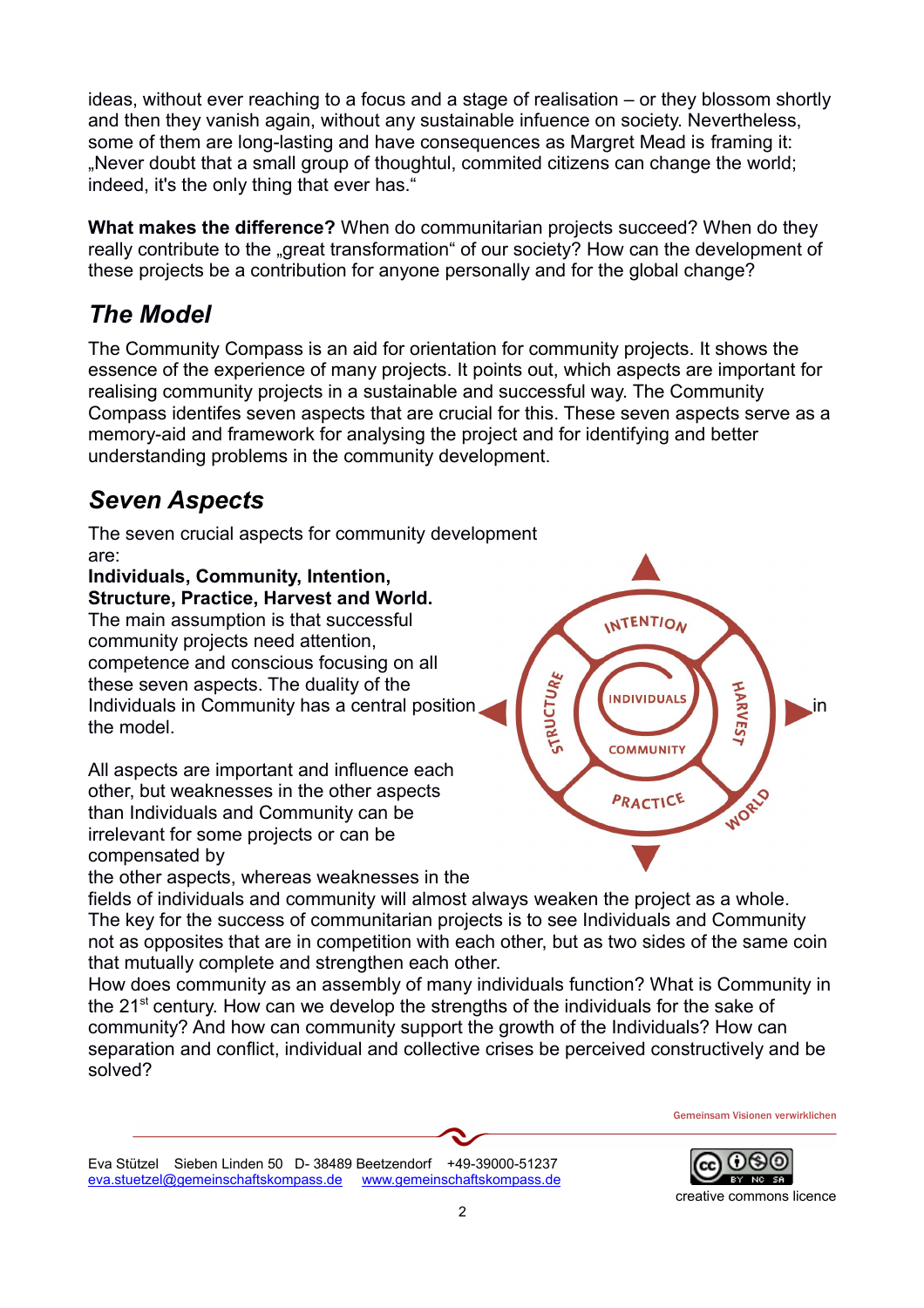These are central questions if the duality of Individuals in Community shall unfold itself. Through a successful synergetic solution of this core-questions, the activists of a project gain motivation and connectedness. The project starts to blossom and has a stronger impact than before. But this duality is not always unfolding positively. It needs conscious attention and fostering, in all stages of the project and always when looking at the other aspects.

Some more words about the seven aspects:

#### *Individuals*

#### **The core concept of the aspect of Individuals is the fact that thriving Communities need conscious individuals.**

They need individuals that are working on their personal growth, individuals that are able to see difficulties and conflict not (only) as annoying obstacles on their personal path, but as well as chances to learn through the feedback of the environment.

#### *Community*

Concerning the aspect of Community, the most important message of the Community Compass is that the **spirit of Community needs active fostering.** It's important to work on creating a community culture of trust and respect. Places for deep sharing of personal experiences are a very important tool for creating this community culture. To learn methods and approaches that serve it, like non violent communication, process work, the circle way, is an important step to do in community development. A conscious dealing with conficts and with the questions of rank and power are important.

#### *Intention*

Any project that wants to have an impact, needs to be **clear about its intention**. People that get together for realising a project should be aware of the fact if they really share the same intention.

Therefore, a concise and clear formulation of the goals that wants to be reached. A short and catchy sentence, that every community member will remember it, is an important contribution for the success of the project. But for motivating the right people to join the project it needs more than this concise formulation of the goal – it needs a description of details of the pursued goal and of the cornerstones of the project. By cornerstones I mean a formulation of what contributions or behavior are expected by all members.

#### *Structure*

A community project needs to give itself a structure that suits to its intention. It is important to be clear about how decisions are made, who has the right to decide what on which basis. Transparency of the power structure itself and of the meetings and decisions is important. A very crucial aspect for communities that share houses and or land together is the question of property and legal organisation.

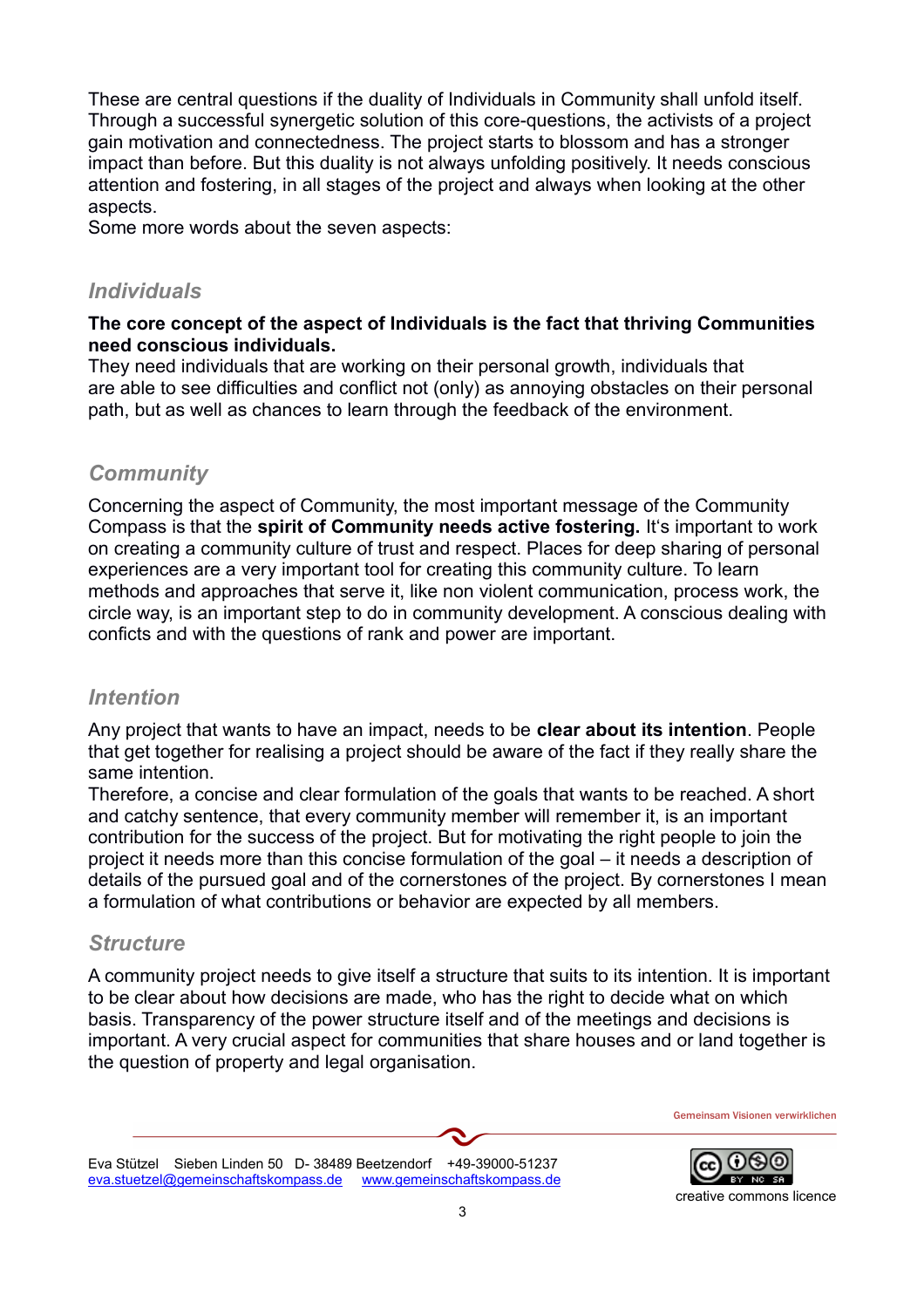In the long run, it is impossible to establish a community of members with equal rights on the property of one member of the community (or a subgroup of members). This is a very important experience from many communities that is often neglected – and it has lead to many very difficult situations in community projects, so the most important single advice that can be given to projects hat want to start a community is: Community housing projects need communal legal organisations that own the land. For the sake of a community, it is easier to live in the house or on the property of someone external to the community than to live on the property that belongs to one member of the community.

#### *Practice*

The field of Practice is a vast one and therefore, I will not say much about it at this stage. It contains all the work that is needed to get the project "on the ground" - this includes the physical work as well as funding the place and organising the finances.

#### *Harvest*

Some readers might be puzzled by the aspect of "Harvest". This aspects contains everything that has to do with reflecting and enjoying the results of what has been done. It is an important aspect that is often neglected by activists projects. It encompasses the evaluation of ongoing and finished projects, the appreciating of the contributions of everyone and as well the moments of celebration when an important step has been reached. The aspect of Harvest is important as it prevents burnout and is an important contribution to the well-being of the group. Especially in any voluntary groups, the members take the work of the others for granted, as they themselves work voluntary as well. But voluntary works needs recognition! And it is important that the group members give this recognition to each other consciously and honestly and that they appreciate everyone's contribution.

#### *World*

All projects happen in this world and usually want to have an impact on it. Therefore, it is important to position the project within society and to look for partners and networks. This will prevent from "stewing in one's own juice" and will strengthen the project. To work as much as possible in cooperation with all potential stakeholders and to gain them as partners rather than to see them as opponents is one of the crucial messages of the Community Compass concerning the topic of . World".

## *Applications of the Community Compass*

## **Starting a project**

The Community Compass proposes a logical pathway how to proceed when starting a project. This pathway leads through the four "project-aspects" Intention, Structure, Practice and Harvest, and bears in mind that through all the stages of the project, the active caring for Individuals and Community and the positioning in Society is important. To read more

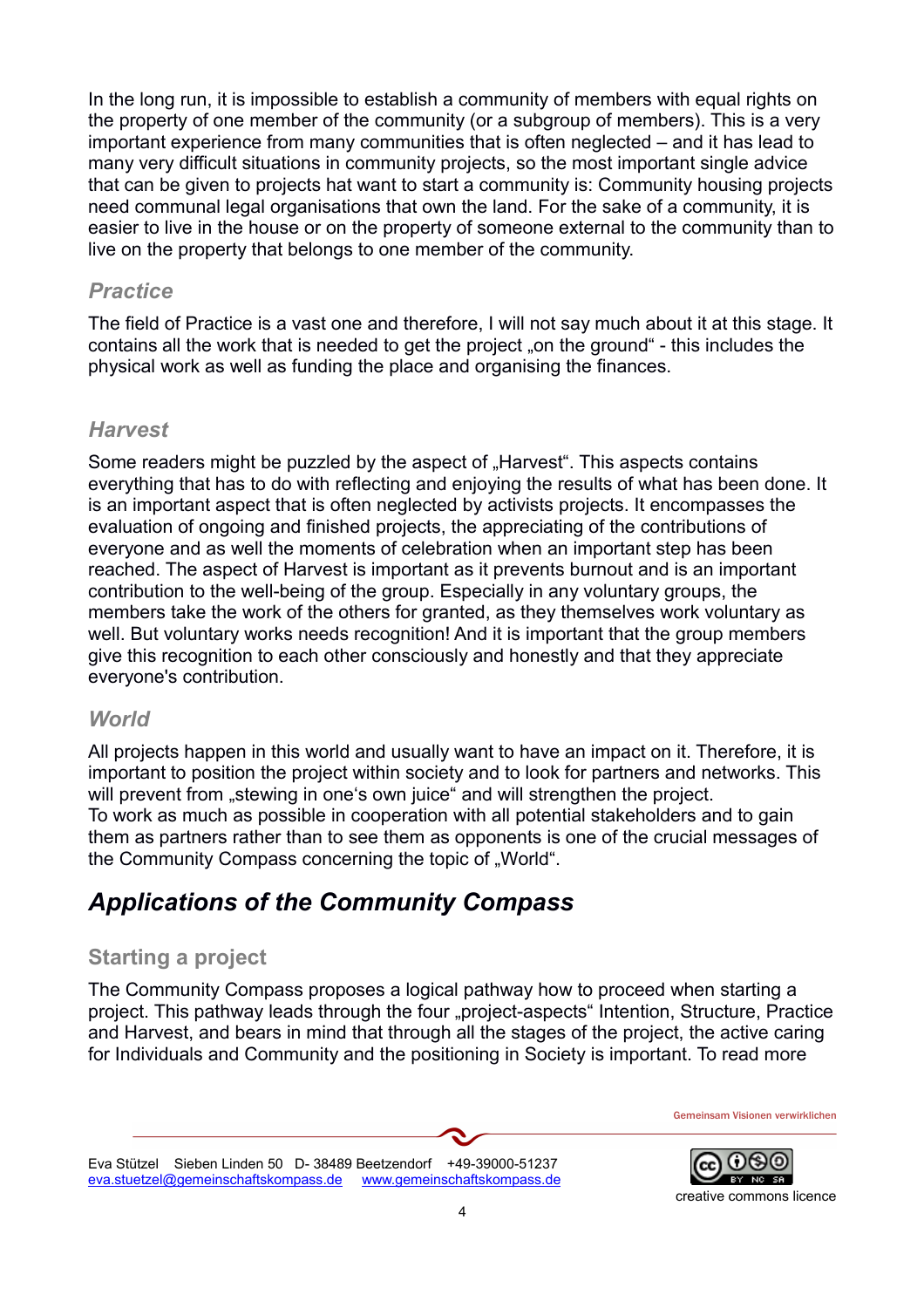#### about this pathway, check the article

"Starting a Community with the Community Compass" (so far only available in German, sorry!)

#### **Increasing awareness about strengths and weaknesses of the group**

The Community Compass serves to increase the awareness of the groups of what they strengths and weaknesses are. It can help to identify the weaknesses and take action to change this. There is a self-evaluation-tool for groups that can be used for this purpose. But even more important than the quantitative results of any tools are the conversations within the group about its strengths and weaknesses. This is the most important step for improvement.



The ZEGG-Forum: a tool for dealing with group dynamics

#### **Understanding group dynamics**

The Community Compass can help to understand and better deal with group dynamics. The simple truth of Community Compass is that for realising the project it needs competences in all these fields. And as no one is a specialist in all these fields, groups need these people with different focusses. Knowing that may help a group to better deal with diversity in the group. Many conflicts

arise out of the fact that people who

are good in one aspect of the Compass don't understand why the other aspects get so much attention. All projects can tell stories about confits between the practitioners and the community builders or the visioneers, the structure-people and the people that are caring for celebration, and so on. When the Compass opens the eyes for the fact that exactly these different competences is what the group needs, it explains and relieves some of the conflicts and changes the group dynamic.

## Assigning Roles as "Custodian of the Aspects"

One possible application of the Compass is it to assign roles as custodians of the different aspects.

This assures that the aspects are not forgotten and might give important roles to people that so far were rather ignored with their competences.



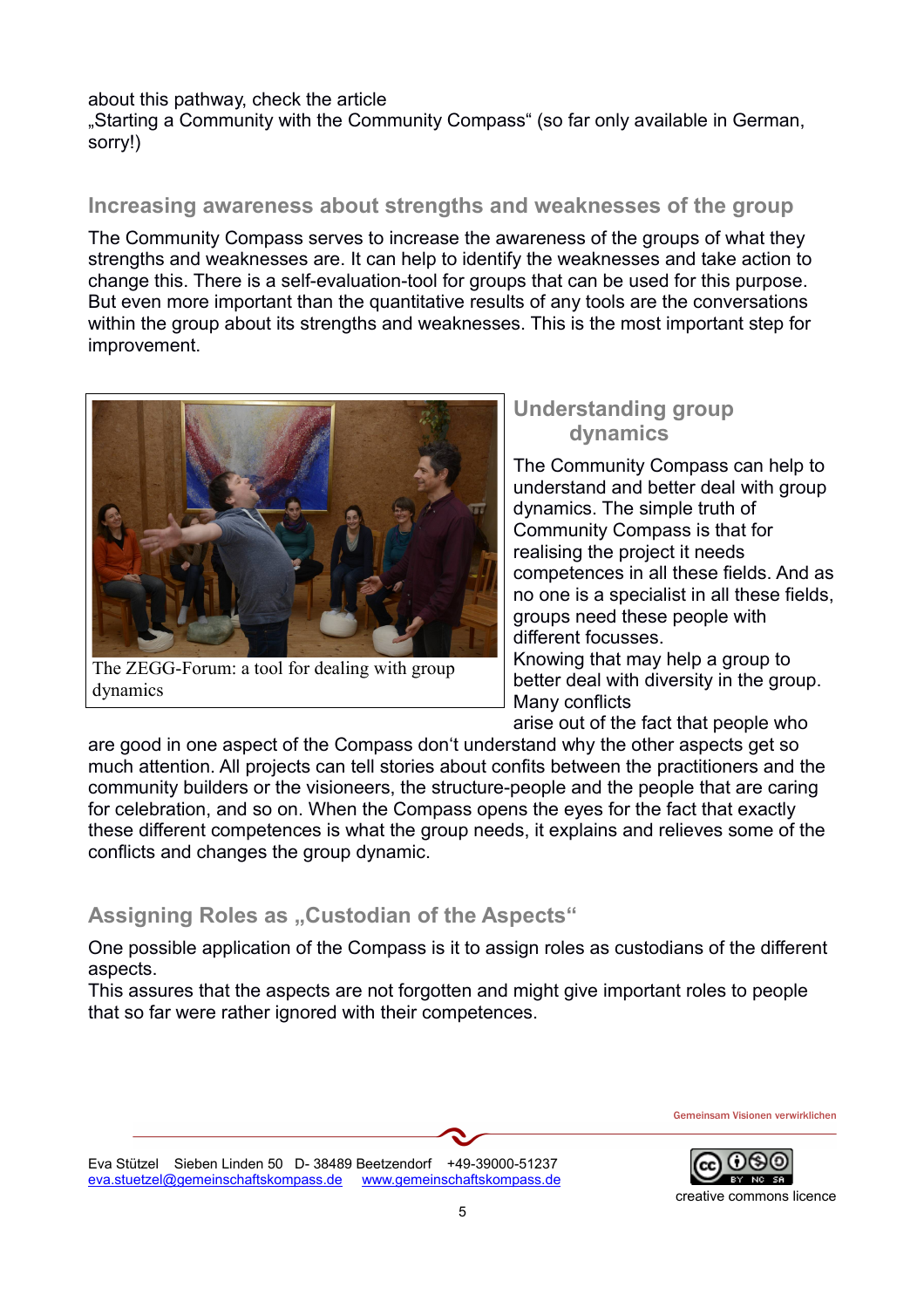## **Background for any project development, coaching and facilitation**

The way we use the Community Compass most is not an explicit application of the Compass as a special tool. But knowing about the importance of the seven aspects is a good background for any project development and facilitation of group processes in Community projects. It can serve as a guide for orientation for the supervisor of community projects as well as for the activists themselves.

In our seminars, we use it as a background for collegial coaching. One person with a problem formulates her problem and describes the background and the peers work on finding solutions with the Community Compass as an inspiration for analysis and intervention.

## *Invitation for Feedback*

The Community Compass is not a static piece of wisdom. It is a systematic visualisation of the essence of my and my colleague's experience as consultants for communities. As is pointed out in the compass, openness for learning and integration of new experiences is an important part of any project, so it is as well an important part of our future path with the compass. That's why I am curious to learn about your experiences with it and to read your feedback about it.

Feel free to share these experiences with me: eva.stuetzel@gemeinschaftskompass.de. Further information: www.gemeinschaftskompass.de (so far only in German)